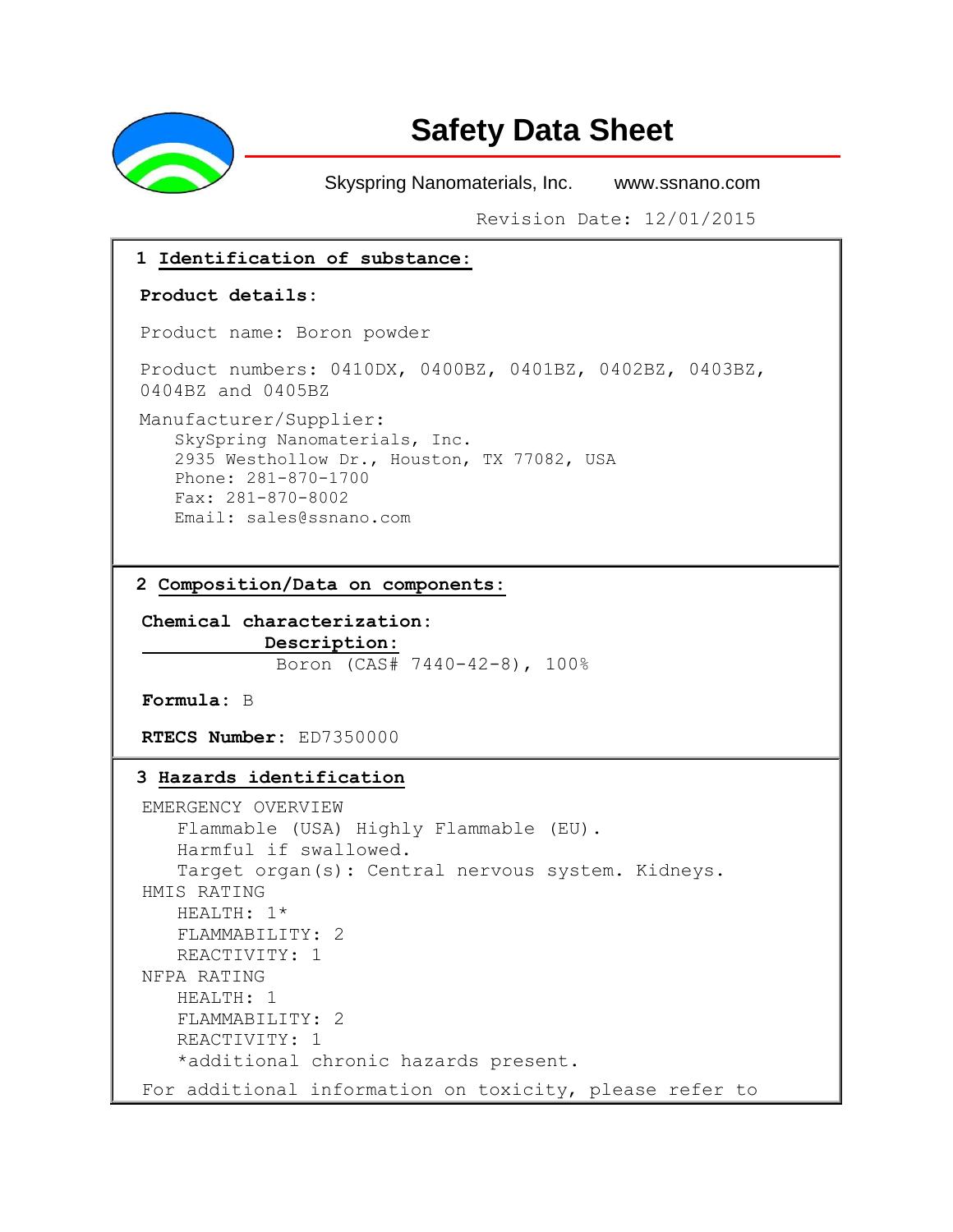Section 11.

### **4 First aid measures**

ORAL EXPOSURE

If swallowed, wash out mouth with water provided person is conscious. Call a physician.

INHALATION EXPOSURE

If inhaled, remove to fresh air. If not breathing give artificial respiration. If breathing is difficult, give oxygen.

DERMAL EXPOSURE

In case of skin contact, flush with copious amounts of water for at least 15 minutes. Remove contaminated clothing and shoes. Call a physician.

### EYE EXPOSURE

In case of contact with eyes, flush with copious amounts of water for at least 15 minutes. Assure adequate flushing by separating the eyelids with fingers. Call a physician.

### **5 Fire fighting measures**

FLAMMABLE HAZARDS Flammable Hazards: Yes EXPLOSION HAZARDS Container explosion can occur under fire conditions. In advanced or massive fires the area should be evacuated and the fire should be fought from a remote explosion-resistant location. EXPLOSION DATA Dust Potential: This material, like most materials in powder form, is capable of creating a dust explosion. FLASH POINT N/A AUTOIGNITION TEMP N/A FLAMMABILITY N/A EXTINGUISHING MEDIA Suitable: Sand or dry powder type agents specially designed for metal powder fires. Unsuitable: Do not use water. FIREFIGHTING Protective Equipment: Wear self-contained breathing apparatus and protective clothing to prevent contact with skin and eyes. Specific Hazard(s): Flammable solid. Emits toxic fumes under fire conditions.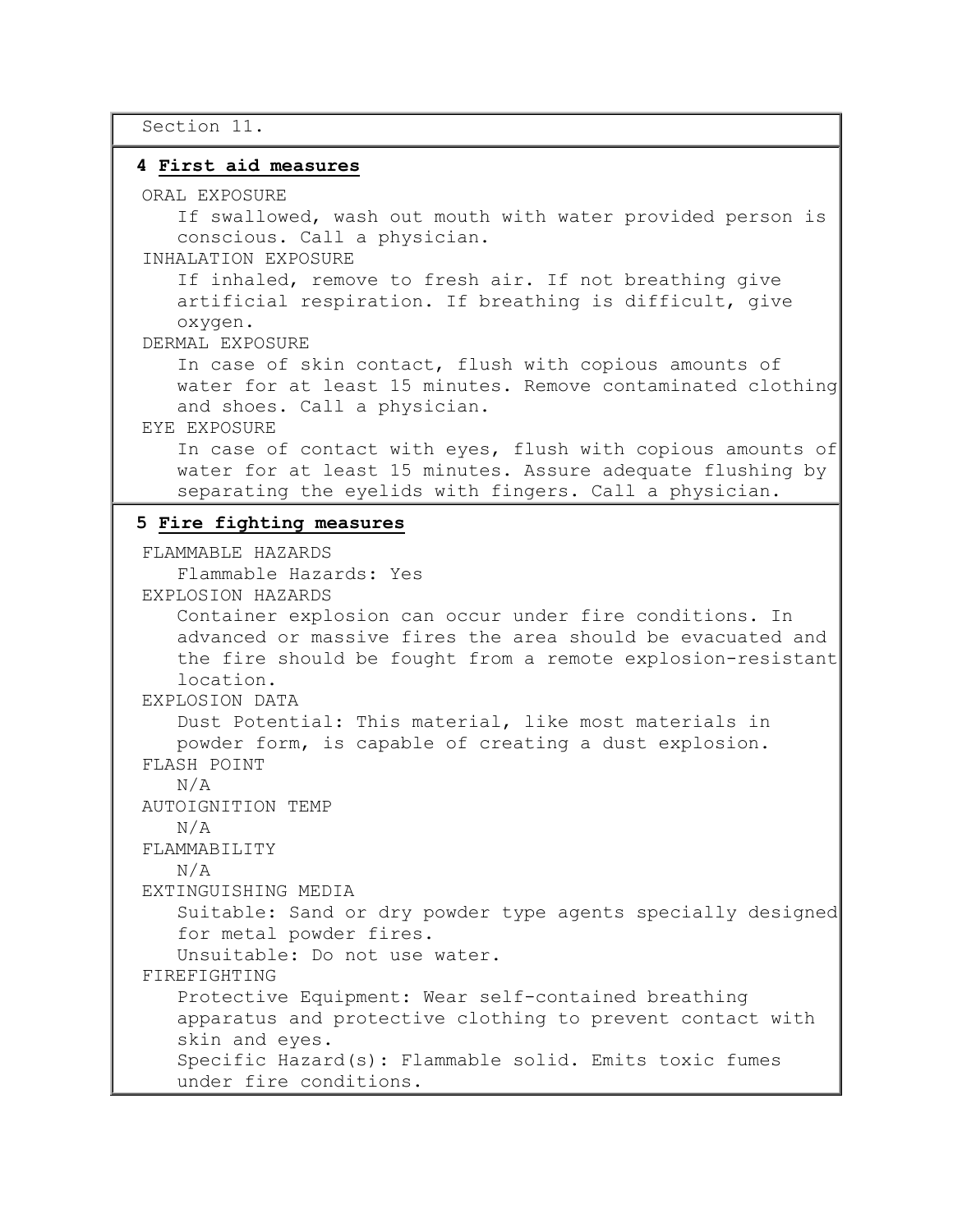# **6 Accidental release measures** PROCEDURE TO BE FOLLOWED IN CASE OF LEAK OR SPILL Evacuate area. Shut off all sources of ignition. PROCEDURE(S) OF PERSONAL PRECAUTION(S) Wear self-contained breathing apparatus, rubber boots, and heavy rubber gloves. METHODS FOR CLEANING UP Sweep up, place in a bag and hold for waste disposal. Avoid raising dust. Ventilate area and wash spill site after material pickup is complete. **7 Handling and storage** HANDLING User Exposure: Do not breathe dust. Avoid contact with eyes, skin, and clothing. Avoid prolonged or repeated exposure. STORAGE Suitable: Keep tightly closed. Keep away from heat, sparks, and open flame. Store under nitrogen. SPECIAL REQUIREMENTS

Air sensitive.

### **8 Exposure controls and personal protection**

ENGINEERING CONTROLS

Safety shower and eye bath. Use nonsparking tools. Mechanical exhaust required.

PERSONAL PROTECTIVE EQUIPMENT

Respiratory: Use respirators and components tested and approved under appropriate government standards such as NIOSH (US) or CEN (EU). Where risk assessment shows airpurifying respirators are appropriate use a dust mask type N95 (US) or type P1 (EN 143) respirator. Hand: Compatible chemical-resistant gloves.

Eye: Chemical safety goggles.

```
GENERAL HYGIENE MEASURES
```
Wash thoroughly after handling. Wash contaminated clothing before reuse.

## **9 Physical and chemical properties:**

Appearance Physical State: Solid Form: Powder Molecular Weight 10.81 AMU pH N/A BP/BP Range N/A MP/MP Range N/A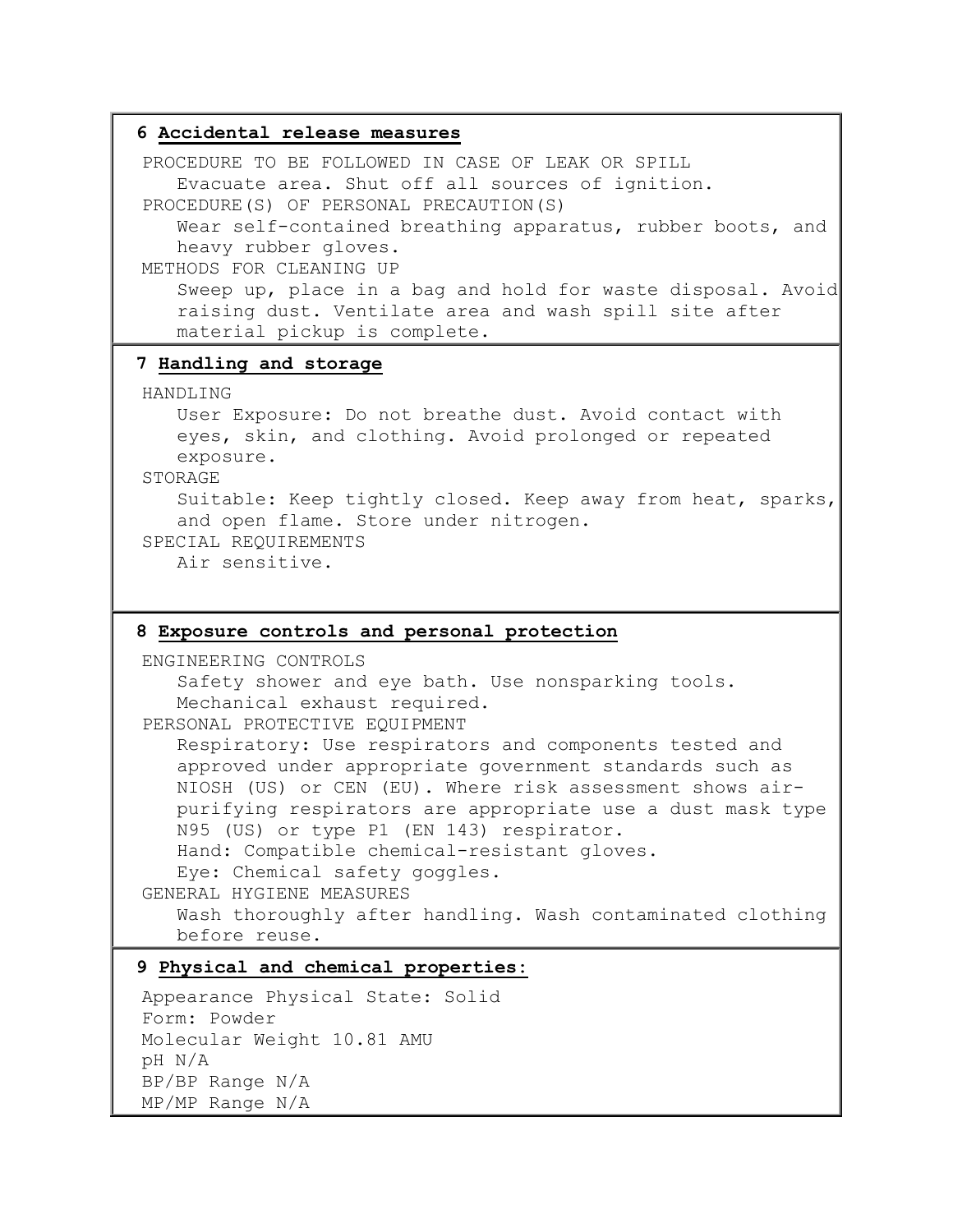Freezing Point N/A Vapor Pressure N/A Vapor Density N/A Saturated Vapor Conc. N/A Bulk Density N/A Odor Threshold N/A Volatile% N/A VOC Content N/A Water Content N/A Solvent Content N/A Evaporation Rate N/A Viscosity N/A Surface Tension N/A Partition Coefficient N/A Decomposition Temp. N/A Flash Point N/A Explosion Limits N/A Flammability N/A Autoignition Temp N/A Refractive Index N/A Optical Rotation N/A Miscellaneous Data N/A Solubility N/A

### **10 Stability and reactivity**

STABILITY Stable: Stable. Materials to Avoid: Strong oxidizing agents, Strong acids, Halogens, Ammonia. HAZARDOUS DECOMPOSITION PRODUCTS Hazardous Decomposition Products: Boron oxides. HAZARDOUS POLYMERIZATION

Hazardous Polymerization: Will not occur

### **11 Toxicological information**

ROUTE OF EXPOSURE Skin Contact: May cause skin irritation. Skin Absorption: May be harmful if absorbed through the skin. Eye Contact: May cause eye irritation. Inhalation: Material may be irritating to mucous membranes and upper respiratory tract. May be harmful if inhaled. Ingestion: Harmful if swallowed. TARGET ORGAN(S) OR SYSTEM(S) Central nervous system. Kidneys. SIGNS AND SYMPTOMS OF EXPOSURE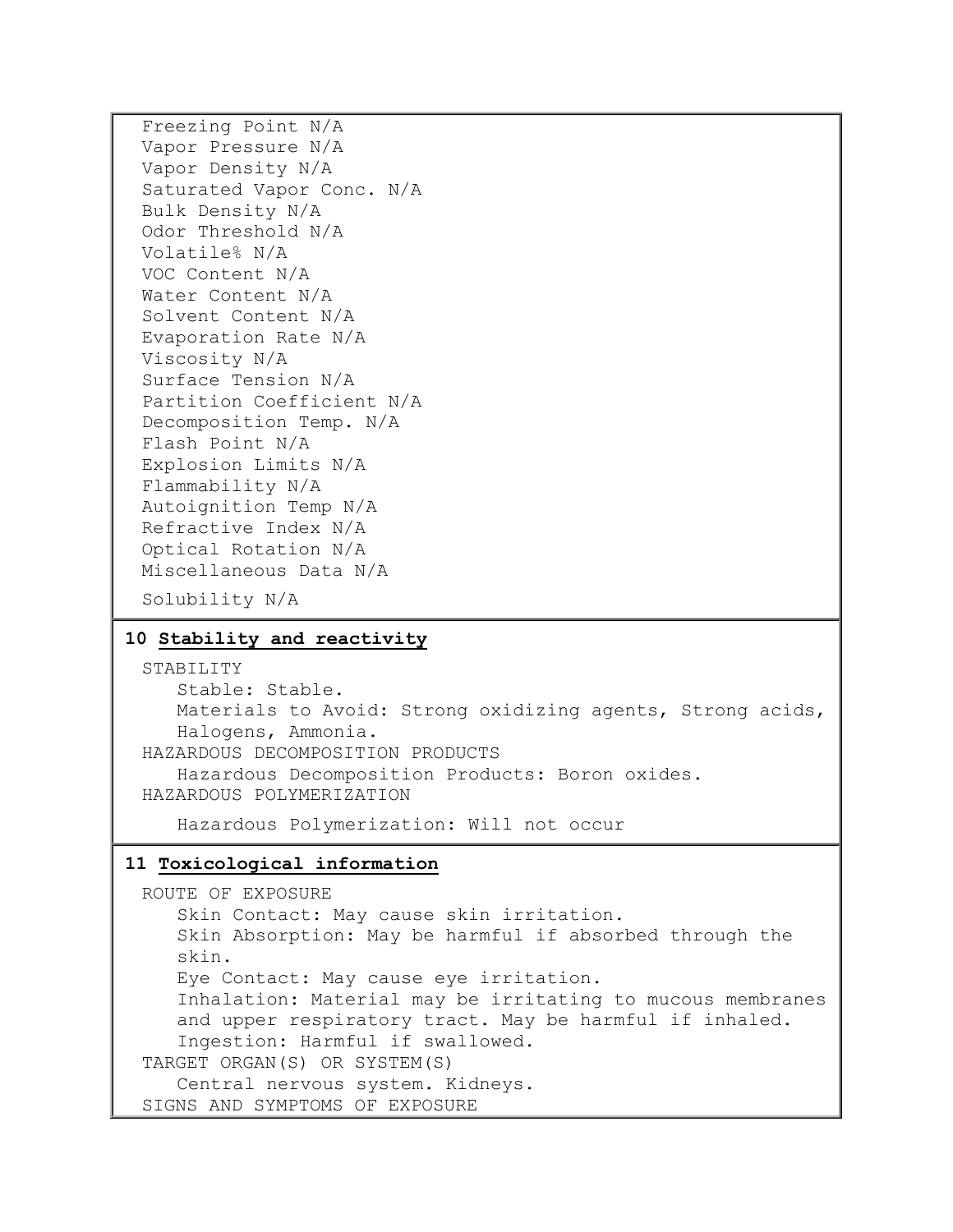To the best of our knowledge, the chemical, physical, and toxicological properties have not been thoroughly investigated. CONDITIONS AGGRAVATED BY EXPOSURE May cause nervous system disturbances. TOXICITY DATA Oral Rat 650 mg/kg LD50 Intraperitoneal Rat 7 GM/KG LD50 Oral Mouse 560 mg/kg LD50 Intraperitoneal Mouse 11 GM/KG LD50 Oral Dog 310 mg/kg LD50 Oral Cat 250 mg/kg LD50 Oral Rabbit 310 mg/kg LD50 Oral Guinea pig 310 mg/kg LD50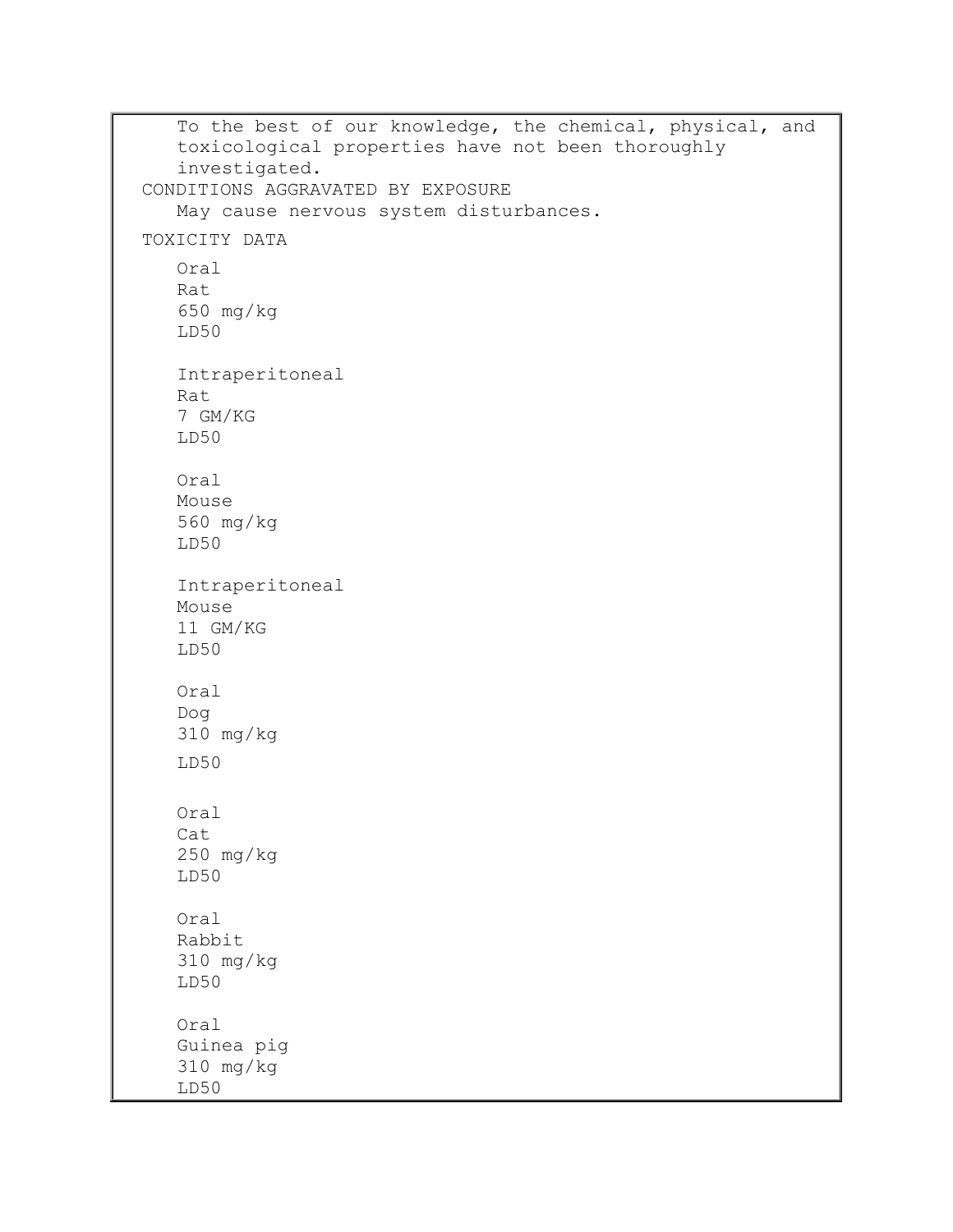```
Oral
    Mammal
    300 mg/kg
    LD50
12 Ecological information:
 ACUTE ECOTOXICITY TESTS
    Test Type: LC0 Fish
    Species: Brachydanio rerio
    Time: 96 h
   Value: > 1 mg/l
   Test Type: EC0 Daphnia
   Species: Daphnia magna
    Time: 48 h
   Value: > 1 mg/l
    Test Type: IC0 Algae
   Value: > 1 mg/1
13 Disposal considerations
 APPROPRIATE METHOD OF DISPOSAL OF SUBSTANCE OR PREPARATION
   Material in the elemental state should be recovered for 
    reuse or recycling. Observe all federal, state, and local 
    environmental regulations.
14 Transport information
 DOT
   Proper Shipping Name: Flammable solid, inorganic,
   n.o.s.
   UN#: 3178
   Class: 4.1
    Packing Group: Packing Group II
    Hazard Label: Flammable solid
   PIH: Not PIH
 IATA
    Proper Shipping Name: Flammable solid, inorganic,
    n.o.s.
    IATA UN Number: 3178
    Hazard Class: 4.1
    Packing Group: II
```
**15 Regulations**